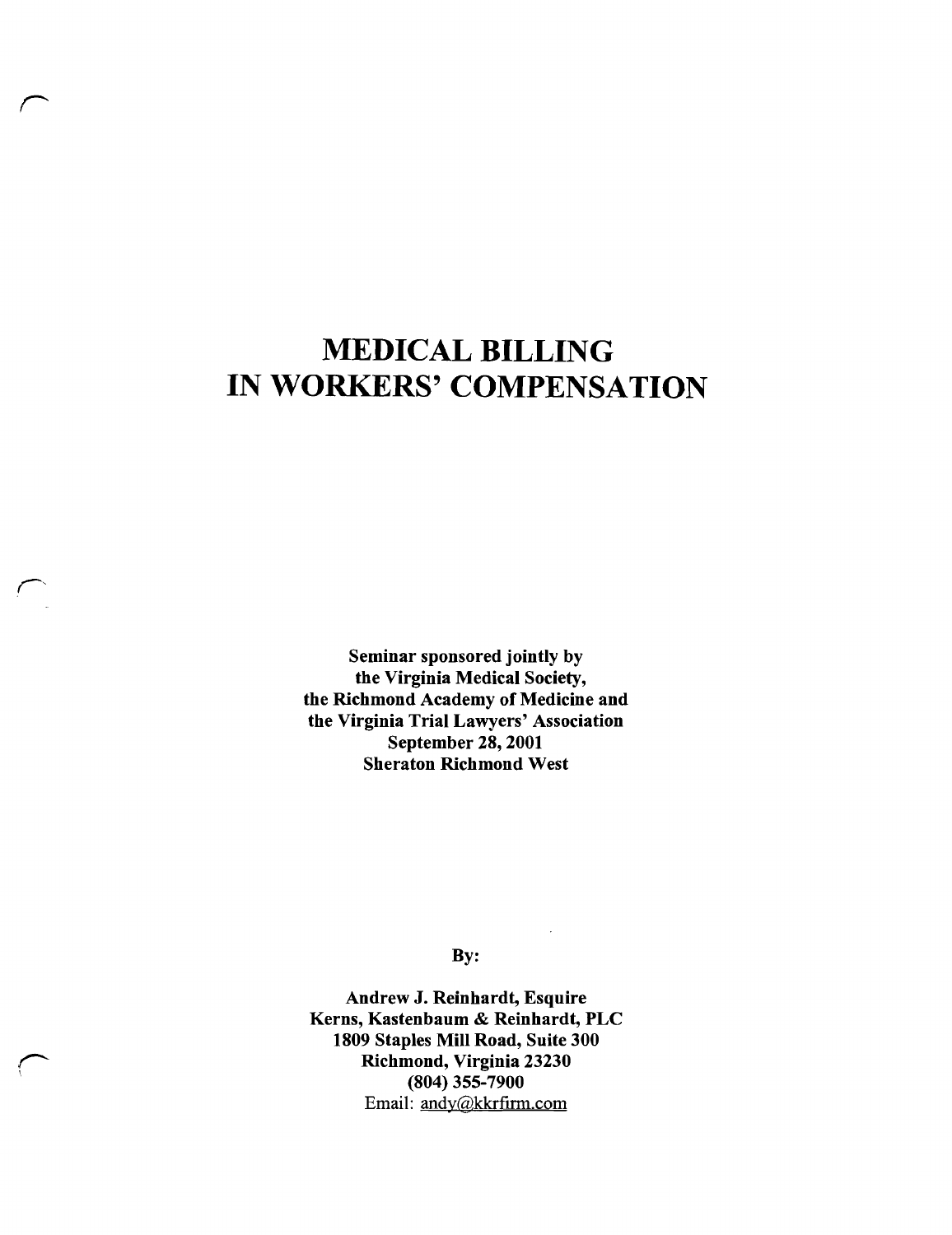## TABLE OF CONTENTS

| I.                     | Commission's exclusive jurisdiction pursuant |
|------------------------|----------------------------------------------|
| II.                    | No balance billing or collection permitted,  |
| Ш.                     | Prevailing rate in community is rule         |
| IV.                    | Methods for determining prevailing rate      |
| $\mathbf{V}_{\bullet}$ | Provider contracts trump statute             |
| VI.                    | Real issue is late payment requiring<br>8    |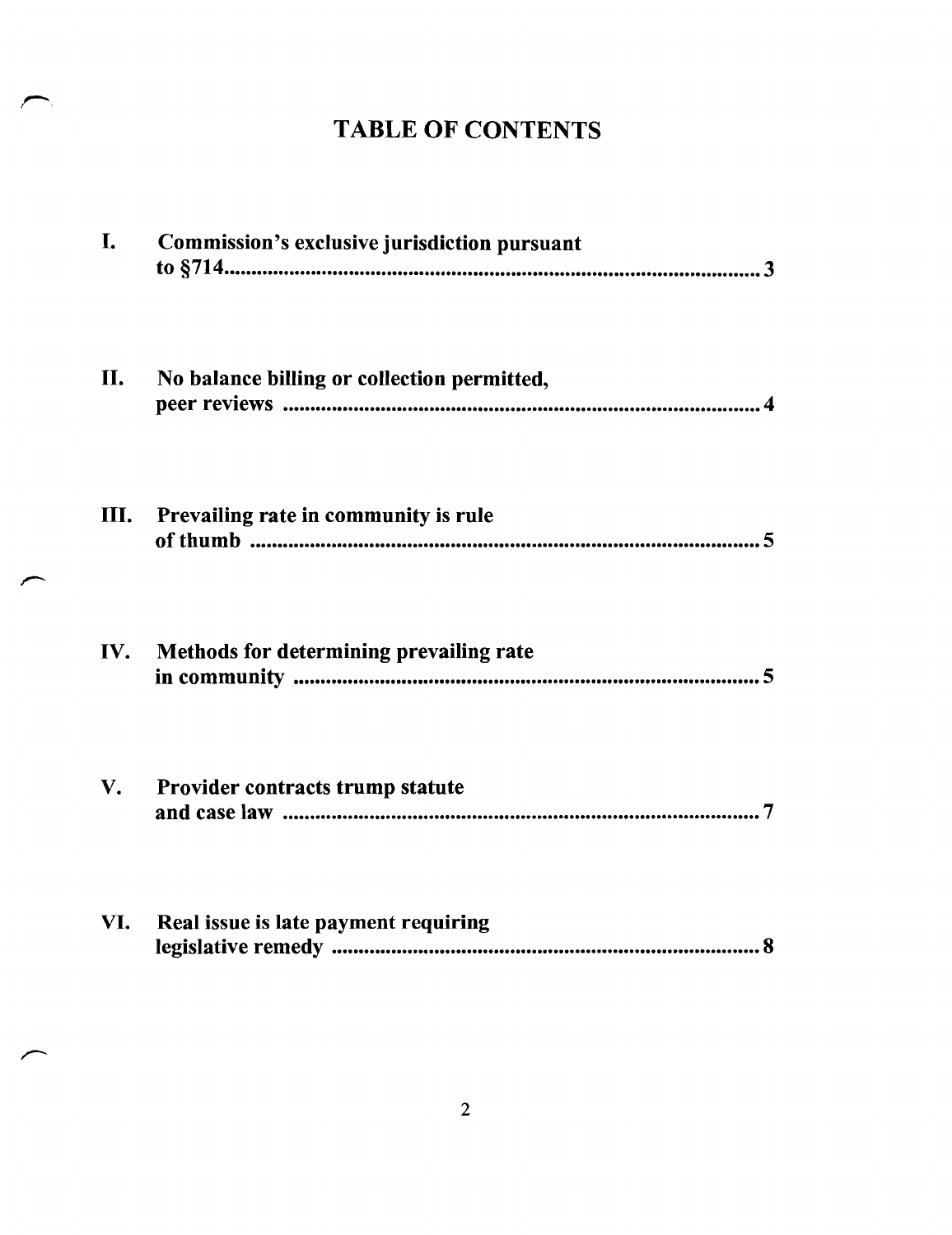#### **Medical Billing in Workers' Compensation**

### **I. Commission's exclusive jurisdiction pursuant to §65.2-714**

The Workers' Compensation Commission has exclusive jurisdiction over fees of health care providers treating Workers' Compensation claimants pursuant to §65.2-7l4 of the Virginia Code (a copy of Section 714 is at Exhibit 1 hereto). There are several requirements to an employer's\* responsibility for paying a bill. Pursuant to Section 714, if: 1) a medical provider is treating a compensable work injury; 2) that provider is an authorized treating physician in the referral chain; and 3) the care provided is reasonable, necessary and related to the work injuries, the medical bills of that provider should be paid by the employer. Watkins v. Halco Engineering, Inc., 225 Va 97, 300 S.E. 2d 761 (1983); Selman v. McGuire Group Service, Inc., 77 O.W.C. 18 (1998); Boettger y. Div. of Motor Vehicles, 64 O.I.C. 51 (1995). However, in order for health care providers to be entitled to collect fees from an employer, they must provide medical reports to the employer within a

\* The term employer is used interchangeably with Workers' Compensation carrier since the employer's obligations are typically administered by the carrier.

 $\mathbf 3$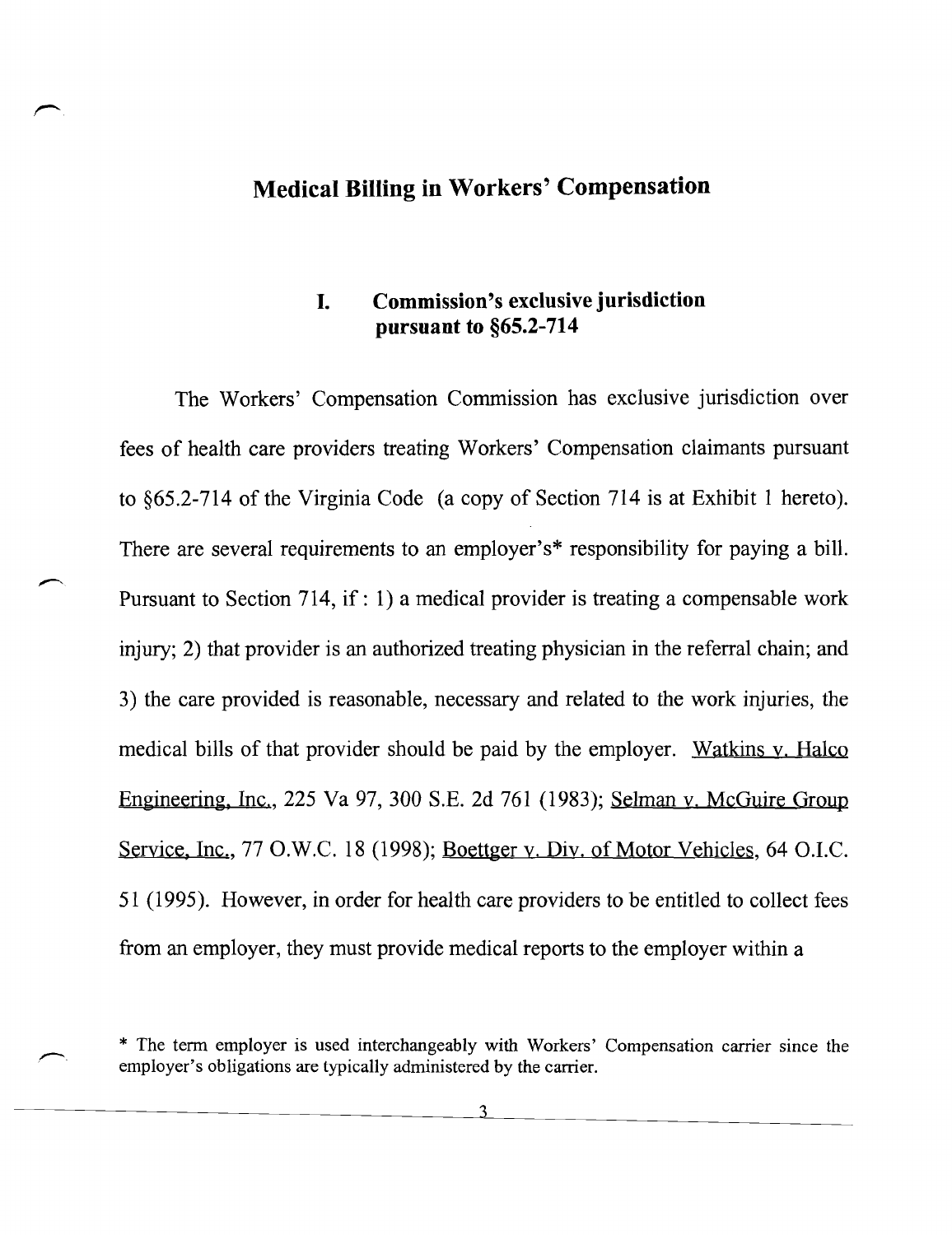reasonable time. §65.2-7l4A of the Virginia Code. See also §65.2-604 of the Virginia Code (a copy of §604 is at Exhibit 2 hereto). Parks v. Systems Engineering Associates Corporation, 66 O.I.C. 104 (1987).

#### **II. No balance billing or collection permitted, peer reviews**

Ultimately, when a medical bill has been paid by the employer, a health care provider is not permitted to balance bill the injured employee in connection with that medical treatment. §65.2-7l4D of the Virginia Code. Also, during the pendency of litigation at the Commission regarding the bill, the provider may not attempt to collect the unpaid bill from the injured worker. §65.2-601.1 of the Virginia Code (a copy of§601.1 is at Exhibit 3 hereto).

In the event a dispute arises, contests on the reasonableness of medical charges can be referred to a peer review committee established pursuant to §65.2 1300 to 1310 of the Virginia Code (see a copy of those sections at Exhibit 4 hereto). However, a peer review committee may not rule upon medical expenses previously approved or ruled upon by the Commission. Jenkins v. Case Bag Company,  $62$  O.I.C. 247 (1983). It also seems that the peer reviews are principally designed to adjust over charges by providers as opposed to underpayments by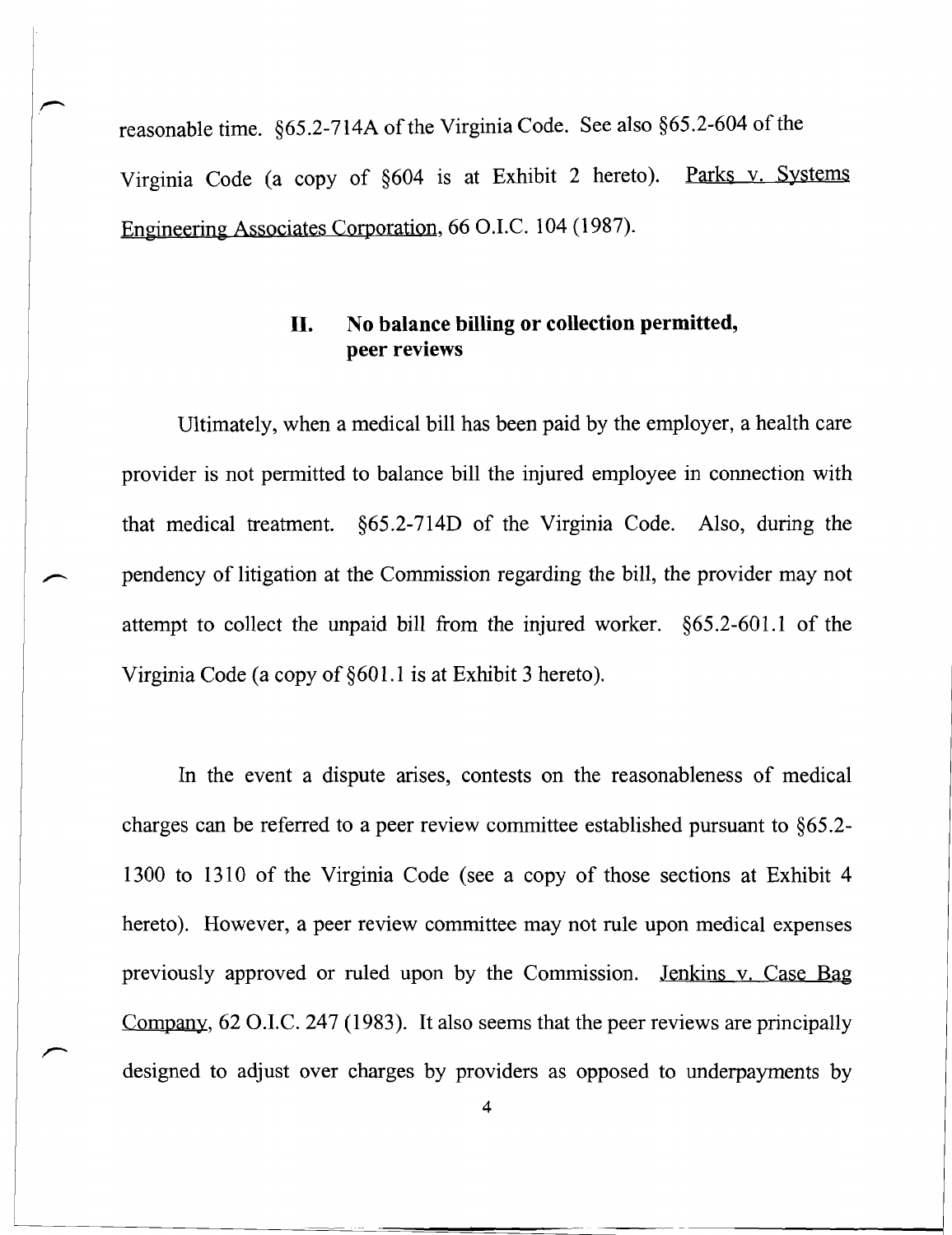employers. See §65.2-1306 (Exhibit 3); Davis v. Rosso & Mastracco, t/a Giant Open Air, 69 O.LC. 211 (1990).

#### **III. Prevailing rate in community is rule of thumb**

The general rule of thumb in regards to payment of medical services provided in Workers' Compensation cases is that the employer is responsible to pay medical charges at the prevailing rate in the "same community". §65.2-605 of the Virginia Code (a copy of §605 is at Exhibit 5 hereto). The "same community" refers to the city, county or town in which the medical care provider practices. Hopkins y. Fairfax County School Board, 73 O.W.C. 168 (1994). Without evidence to the contrary, medical bills received by the injured worker are considered "prima facia" evidence that the bills are reasonable and that the treatment was necessary. Blevens y. Williamsburg Pottery, 75 O.W.C. 103 (1996). Therefore, upon proper submission of those bills by the claimant or provider (i.e. with CPT Codes, etc.), the employer alleging excessive or unnecessary doctor's fees must prove that the costs exceed the prevailing rate in the community for the same or comparable services. Korsh v. Builders Hardware & Architectural Prods., Inc., 76 O.W.C. 76 (1997).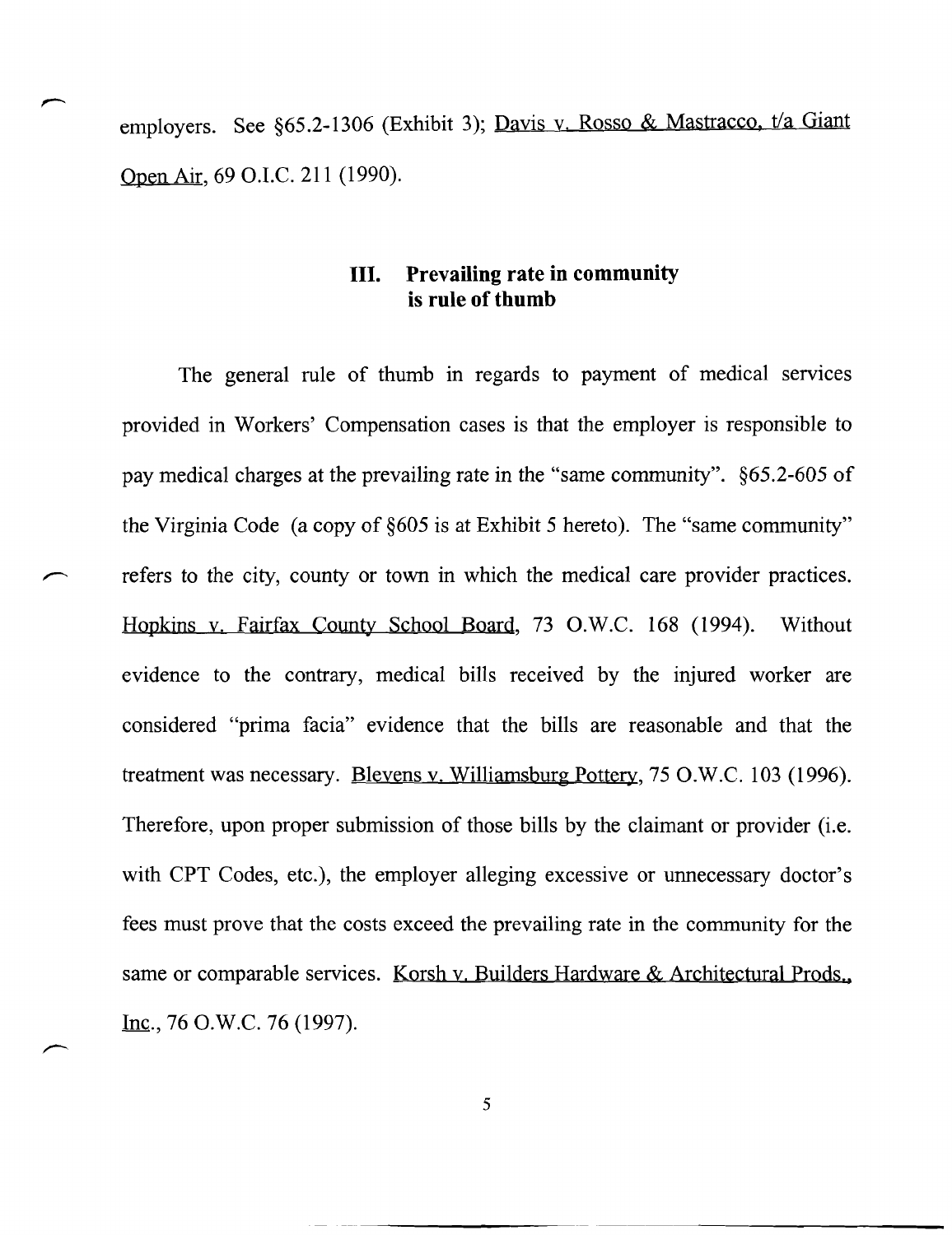### **IV. Methods for determining prevailing rate in community**

Disputes can arise as to the proper method for determining the prevailing rate in the community. In one case, the Commission determined that an acceptable method for determining what constitutes the prevailing rate in the same community was utilized when the employer retained the services of a business called MedCheck. Their procedures involved collecting data from physicians, clinics, insurance carriers and other existing fee schedules, grouping them by geographic area and CPT, dividing the 50 states into 195 fee similar geographic areas by zip code and making payment recommended at the  $80<sup>th</sup>$  percentile. Dayison v. Smyth County Public Service Authority, 73 O.W.C. 171 (1994) (copy enclosed at Exhibit 6). In another case, it was held that MedCheck procedures, a service of Corve1 Corporation, were not appropriate. The evidence revealed that the cost database was incomplete and was not shown to be truly representative of the cost of similar services charged by health care providers in the community. In that case, it was held that the employer's decision to pay only at the  $70<sup>th</sup>$  percentile failed to show any correlation with the standard for determining appropriate costs as set out in the Workers' Compensation code. Louise Obici Hosp. v. Dept. of Trans., 75 O.W.C. 235 (1996) (copy enclosed at Exhibit 7). See also Lillard v. Safeway Stores, Inc.,

> 6  $\overline{a}$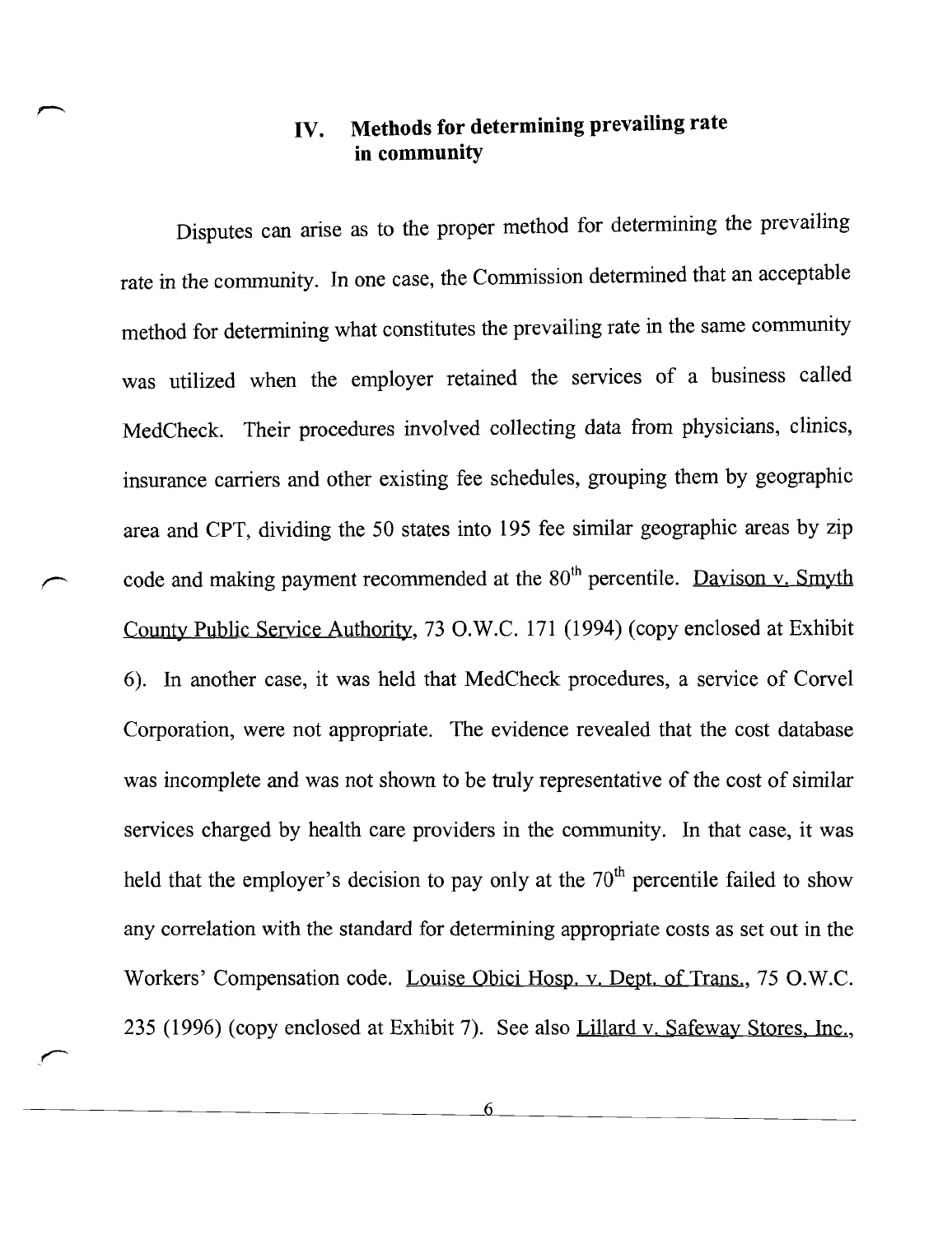71 O.W.C. 213 (1994); Griffin y. Suffolk City Public Schools, 71 O.W.C. 217 (1992).

#### **v. Provider contracts trump statutory and** case **law**

The issue of provider contracts presents an entirely separate layer of consideration of the amount of medical bills. Despite all of the above discussion, health care providers and employers or various insurance companies can completely ignore this statutory and case law and enter into contractual arrangements to the contrary. When the parties have bound themselves by "provider contracts" for payment of medical services at specified rates, the Commission will not override those agreements. In re Cohen  $75$  O.W.C.  $63$ (1996). The only question may be whether or not, in a particular case, the provider contract governs. This point has been a matter of litigation over the last couple of years with somewhat unintended results from the standpoint of the providers involved. Melchor y. Trussway, Ltd., 00 WC UNP 1815646 (2000) aff'd Leiboyich y. Melchor, 35 Va. App. 542 S.E. 2nd 795 (2001) (holding that if there is privity of contract between the Workers' Compensation carrier and a preferred provider organization (PPO) the health care provider deals with, that the health

7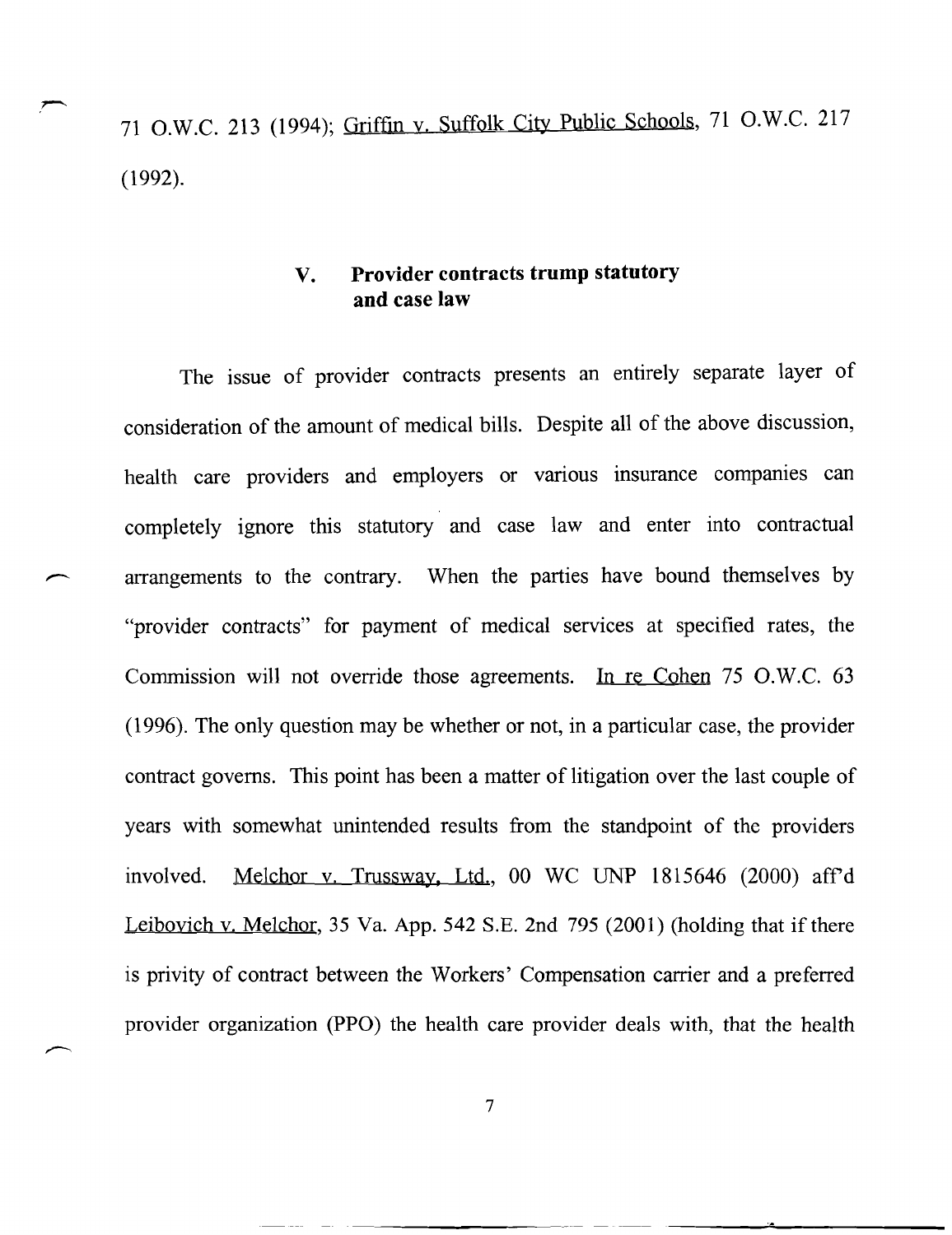care provider may be required to accept contractually reduced fees from the Workers' Compensation carrier) (copy of both cases at Exhibit 8).

#### **VI. Real issue is late payment requiring legislative remedy**

The ultimate problem with payment of medical bills in Workers' Compensation cases is probably not the amount of the bill. Either reasonable people can ultimately agree, or the Commission could ultimately rule on whether or not the medical services in question were reasonable, necessary, in the referral chain, related to the work injury and the appropriate amount that should be paid for them. Perhaps what is of greater moment is the amount of time it takes for these matters to be resolved. What is also of great significance to health care providers who wait for payment or injured workers who wait for services to be provided, is that often it seems that the Workers' Compensation insurance companies suffer little or no penalty for non-payment or late payment of these medical bills. After it is all said and done, it seems that the worst that can happen to the employer or Workers' Compensation insurance carrier for causing a delay in provision of medical services or delay in reasonable payment of medical bills is that they ultimately provide those services or pay the bills at the same rate that they would have had to pay them at the outset with no penalty, no interest, no additional cost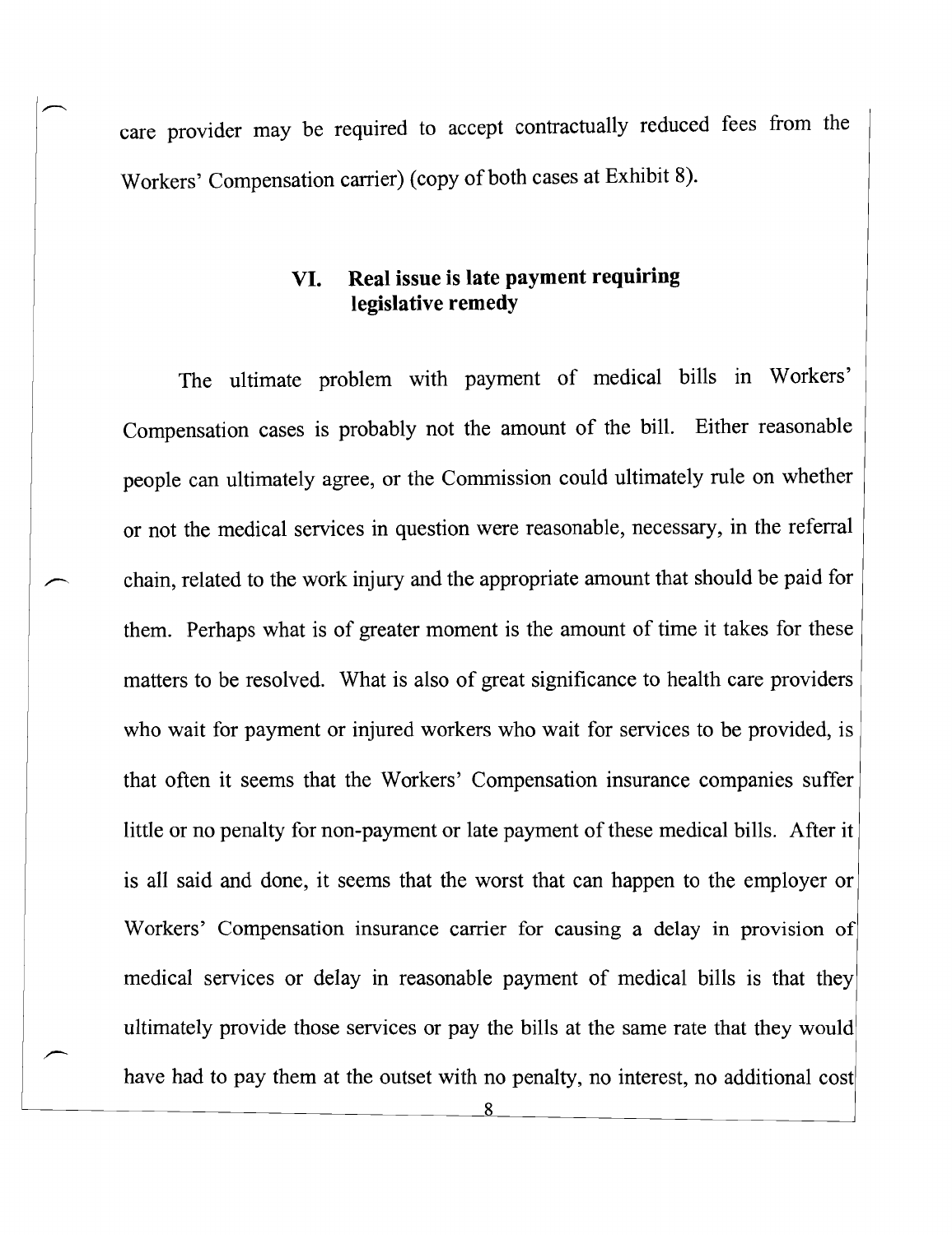to the employer or carrier, despite perhaps years of delay and the imposition of hardship or even attorney's fees to claimants or health care providers. Jenkins v. Chase Bag Co., supra at 249-50. Toward this end, some reasonable legislation to resolve this issue ought to be considered. Two such bills were proposed during the last legislative session (see attached Exhibit 9 hereto). Perhaps a similar bill will meet with success in the future.